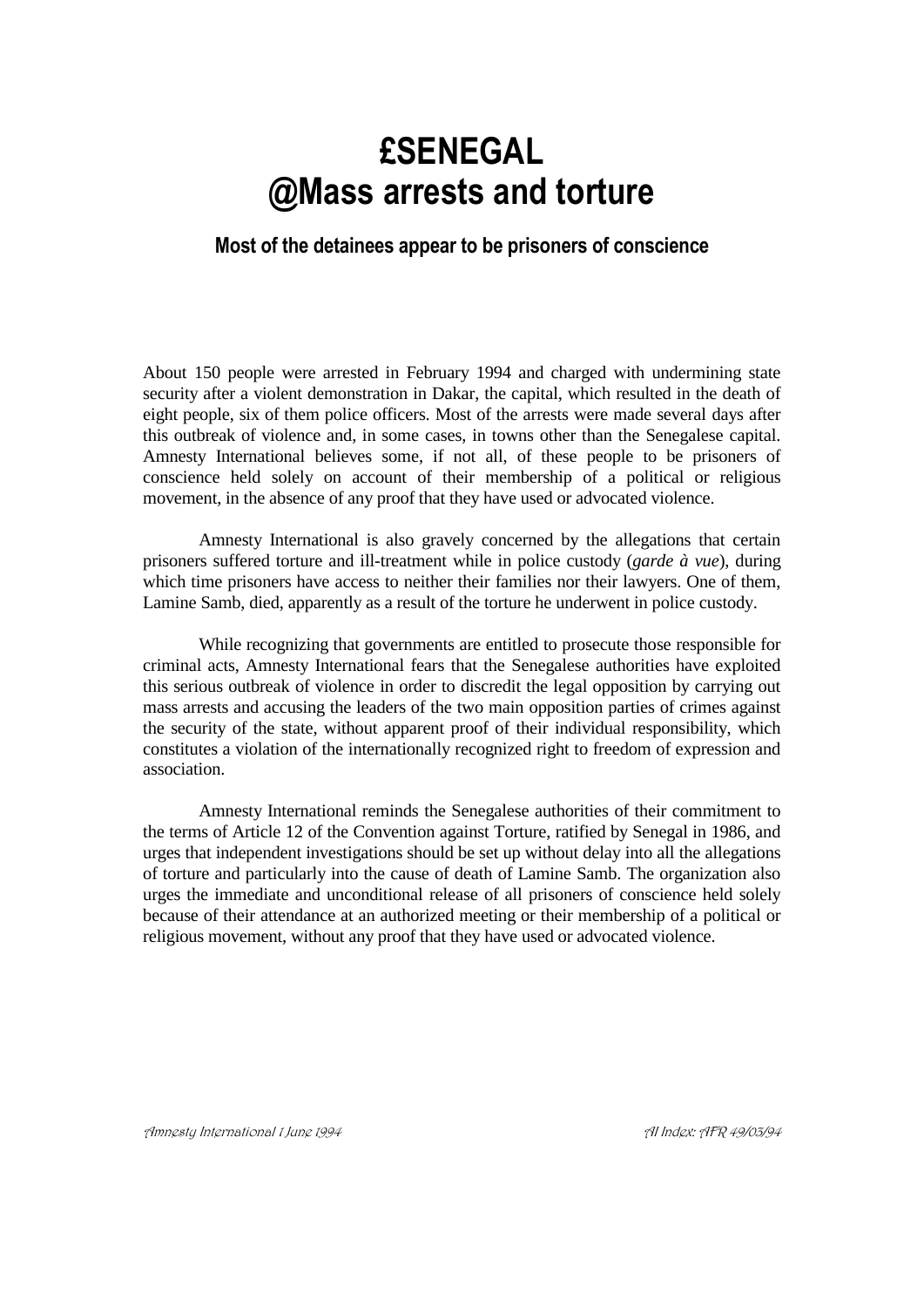#### **The demonstration of 16 February 1994**

On 16 February 1994 the *Coordination des forces démocratiques* (CFD), Coordination of Democratic Forces, an association of five opposition parties, held an authorized meeting in Dakar to protest against the government's economic policy, in particular the devaluation of the CFA franc in January 1994. This meeting took place in the context of a widespread protest movement leading up to a march planned for 18 February. The meeting became disorderly after some participants had interrupted the leaders' speeches and called for an immediate march on the presidential palace. While some people, among them the opposition leaders, left the scene, hooded demonstrators attacked the security forces with knives, machetes, clubs and pistols. Shops were looted and cars set on fire, including a police vehicle. Six police officers were killed and about 20 others injured and taken to hospital.

At least two hours before the beginning of this meeting, there had been incidents in Thiaroye and Pikine, two suburbs of the Senegalese capital. The government saw this as proof of a preconceived plan to take advantage of an authorized meeting to create disturbances and start a march without prior warning. The opposition party leaders, however, denied any intention of resorting to violence and pointed out that the incidents at Thiaroye and Pikine had been provoked by the attempts of the security forces to prevent the population of these suburbs from joining the CFD meeting.

### **Arrests of members of parliament - Violation of judicial procedure with respect to parliamentary immunity**

On 18 February 1994, the leaders of the two main opposition parties, Maître Abdoulaye Wade and Landing Savané - secretaries general of the *Parti démocratique sénégalais* (PDS), Senegalese Democratic Party, and the *Parti africain pour la démocratie et le socialisme* (PADS), African Party for Democracy and Socialism, respectively - were arrested at their homes by police. During the following days a third PDS member of parliament, Pape Oumar Kane, and two other activists from the same party were also detained in Dakar central prison. The five detainees were charged with crimes against the security of the state.

Despite the fact that the three members of parliament had been arrested more than 48 hours after the events of 16 February, *in flagrante delicto* procedures were adopted. These procedures allow the police to arrest without warrant suspects caught in the act. The Senegalese Constitution provides that a member of parliament may not be arrested without the authorization of the National Assembly, except when *in flagrante delicto*. On 23 March 1994, the president of the Senegalese National Assembly attempted to justify, before a committee of the Interparliamentary Union in Paris, the *in flagrante delicto* arrests of the three members of parliament on the grounds that Maître Wade had told the demonstrators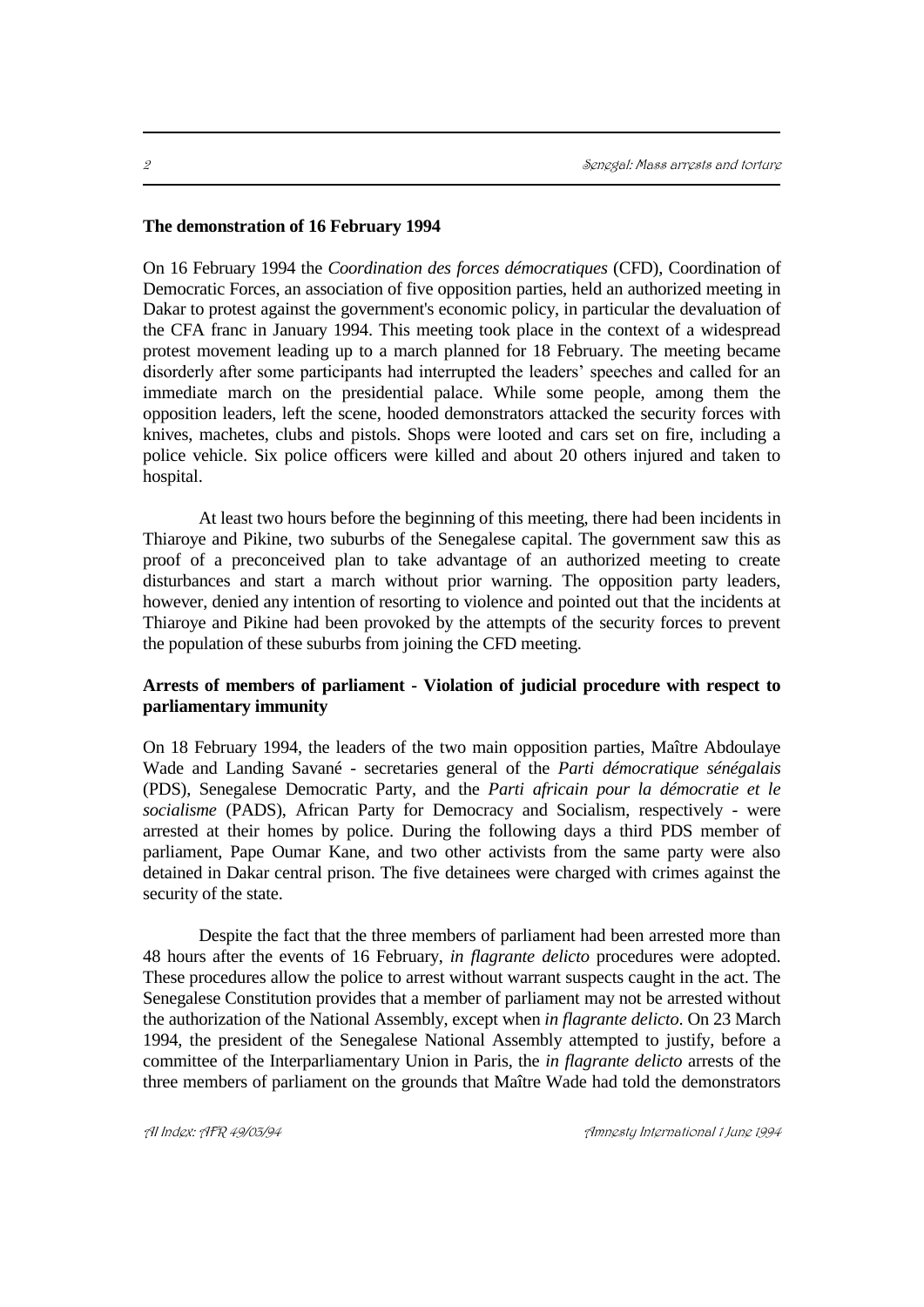they could set out on a protest march if they wished. The president's declaration offered no evidence that either Maître Wade or the other two members of parliament had committed any crime or that they had been caught *in flagrante delicto*. Amnesty International believes that the Senegalese authorities abused the *in flagrante delicto* procedures and evaded the provisions of the Senegalese Constitution in order to imprison the leaders of the two main opposition parties. Maître Wade had already been a victim of similar manoeuvres in 1988, when he had been arrested under *in flagrante delicto* procedures and held for several months before being given a one year's suspended prison sentence.

The members of parliament and several other detainees were obliged to begin a hunger-strike in order to be heard by the three examining magistrates in charge of the case and, on the strength of this first hearing which took place on 17 March, it would appear that there is no material evidence against them. In a declaration dated 25 February 1994, the public prosecutor of the Dakar regional court (*tribunal régional hors classe de Dakar*) spoke of the three arrested members of parliament as "co-authors, instigators or accomplices" of acts of violence. This concept of co-responsibility is tantamount to blaming individuals for acts committed by unidentified third parties without need for proof of their personal responsibility, and can thus be used to discredit the opposition. It thereby constitutes an attack on freedom of association and expression. Amnesty International therefore considers the three members of parliament and two other PDS members who have been detained - who have neither used nor advocated violence - to be prisoners of conscience, held solely because they belong to political opposition parties.

#### **Arrests of Islamists - Death under torture**

In the days following the events of 16 February, about 150 members of the Islamic youth movement *Moustarchidina wal Moustarchidati*, Men and Women of Truth (the Moustarchidines), were arrested in the capital and in other towns across the country, such as Saint-Louis and Thiès. Among them was Pape Malick Sy, uncle of the leader of the Islamic movement, Moustapha Sy, who was himself sentenced on 14 January 1994 to a year's imprisonment for disturbances aimed at discrediting the state. They are being held in Dakar central prison and all have reportedly been charged with taking part in an unauthorized march, armed assembly, acts of vandalism and violence, crimes against the security of the state and murder. This Islamic movement, which is allied to the CFD, has been accused by the Senegalese authorities of being among the instigators of the outbreak of violence on 16 February and has been banned.

The individual responsibility of the Moustarchidines arrested appears difficult to establish, but Amnesty International believes that some detainees may be prisoners of conscience, arrested solely on the grounds of their membership of this Islamic movement. Most of them were not arrested until 24 and 25 February 1994, that is, nearly 10 days after the violent march. Moreover, Amnesty International has been informed of numerous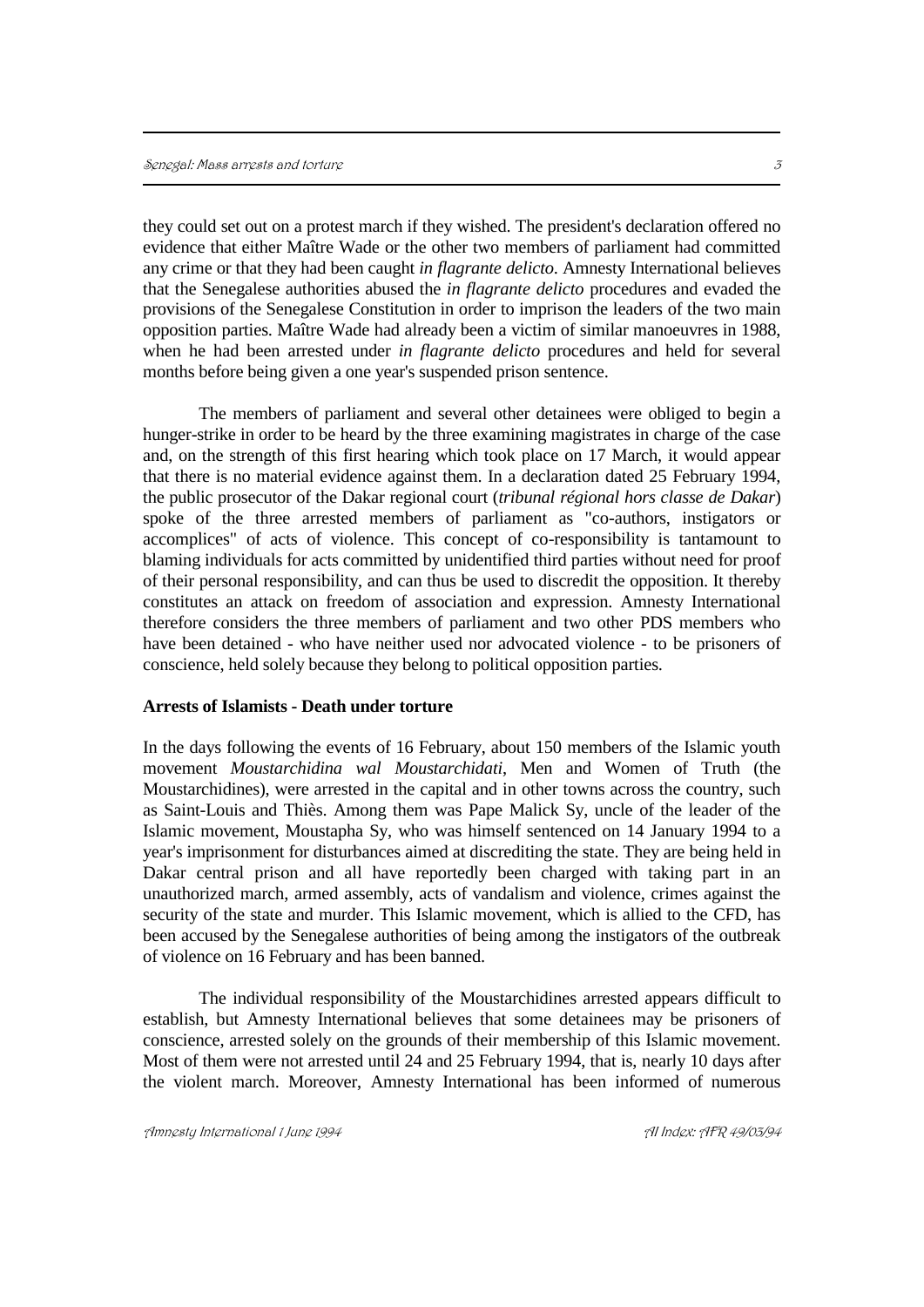allegations of torture leading to serious injuries such as torn ears or mouths. In a press release of 27 February 1994, the Senegalese non-governmental organization *Rencontre africaine pour la défense des droits de l'homme* (RADDHO), African Conference for the Defence of Human Rights, denounced "the systematic recourse to torture to extract confessions".

Torture was probably the cause of death of one of the detainees, Lamine Samb, a teacher of Arabic aged 32 and presumed member of the Moustarchidine movement. Arrested at his home on 17 February 1994, apparently on the strength of information given by another detainee, according to which he was a leading member of this Islamic movement, Lamine Samb was taken to the *Direction des investigations criminelles* (DIC), Directorate of Criminal Investigation, in Dakar. Two days later he was admitted in a coma to Dakar's main hospital, where he died shortly afterwards. According to some reports, Lamine Samb is believed to have been deprived of food and hung upside-down by his ankles. No light has been shed by the authorities on the cause of his death. An autopsy is believed to have been carried out, but the results have not been published in spite of appeals by many human rights organizations including Amnesty International. Lamine Samb was buried on 25 February, apparently after pressure was brought to bear on his family, who did not want to bury his body while the circumstances of his death remained unclear.

#### **Torture and "disappearances" in 1992 and 1993**

In 1993, Amnesty International had already taken up several cases of well-founded allegations of torture in Senegal. Mody Sy, a PDS member of parliament arrested in May 1993 and still detained at the present moment, is feared in particular to have been given electric shocks to his fingers and genitals while in police custody. In July 1993, Ramata Guèye, a young mango vendor aged 20, was held for two days and severely beaten. A medical certificate issued immediately after her release describes heavy bruising to the buttocks and right hand, a sprained thumb, and a quantity of hair torn out. These two individuals were arrested in the context of the investigation into the murder, in May 1993, of Maître Babacar Sèye, vice-president of the Constitutional Council of Senegal. Although responsibility for the murder of Maître Sèye has not yet been clearly established, other PDS members, including Maître Abdoulaye Wade, have been charged with being accessories to murder, albeit without being remanded in custody in connection with this case. In contrast, accusations concerning the implication of members close to the Senegalese Prime Minister do not appear to have been investigated.

Despite Amnesty International's repeated appeals for an investigation into these allegations of torture, for the results to be published and the perpetrators to be brought to justice, the truth has yet to emerge. Mody Sy's lawyer is still waiting for the results of the medical examination carried out on his client in prison in June 1993 and it appears that no official investigation has been opened. In the case of Ramata Guèye, the police officers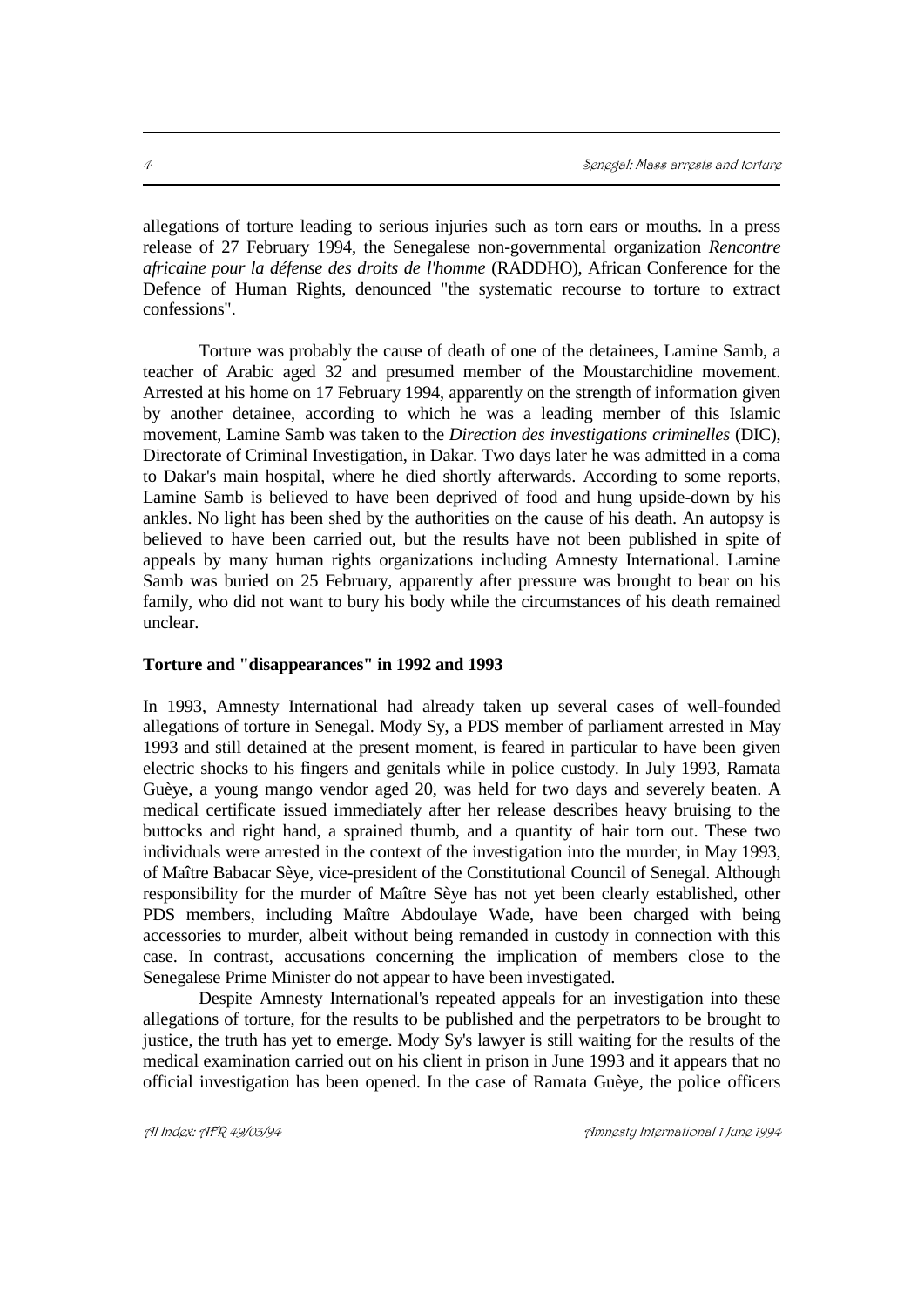accused of ill-treatment have given evidence but the results of the inquiry have not been made known to the victim's lawyer.

Amnesty International has also, for several years, been investigating allegations of torture and "disappearance" in the context of the outbreak of violence which, in 1992 and 1993, engulfed Casamance, a region in the south of Senegal. Following an on-the-spot investigative mission in June 1993, Amnesty International sent a memorandum to the Senegalese authorities in which it listed several cases of torture and "disappearance", in particular those of 24 persons arrested by the army in 1992 and 1993 of whom there has been no news and who do not appear to have been the subject of any investigation (see attached text). So far the organization has received no reply from the Senegalese Government.

The organization reminds the Senegalese authorities of the international commitments that they have undertaken, particularly under the Convention against Torture, and urges them to give assurances that full and independent investigations will be carried out every time that there are reasonable grounds for believing that torture has been practised or that "disappearances" or extrajudicial executions have occurred, so that those responsible may be brought to justice and that there should be no recurrence of these violations.